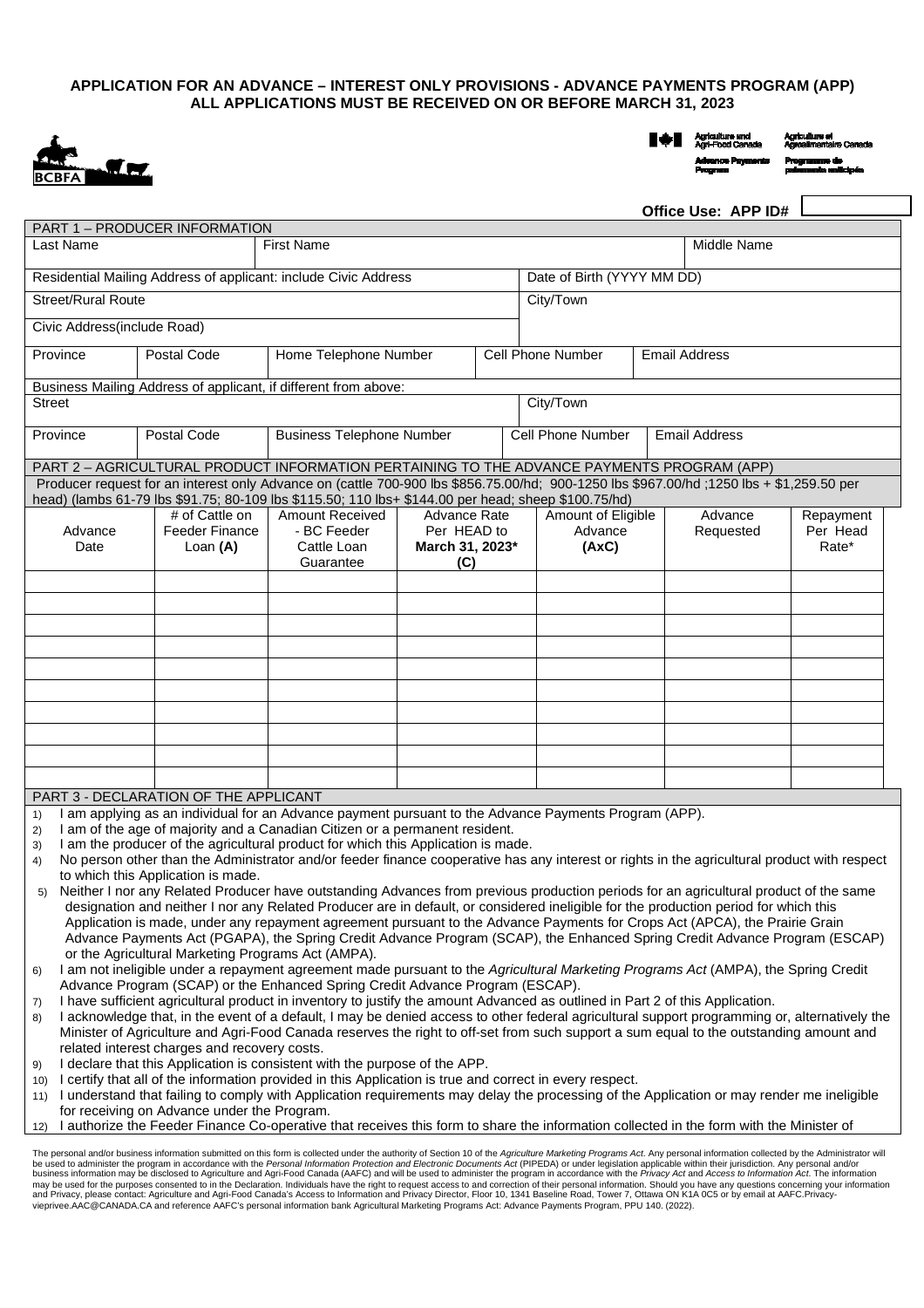

Agriculture and Agri-Food for the purposes of administering the Advance Payments Program under agreement with the BC Breeder and Feeder Association, pursuant to the Agricultural Marketing Programs Act,

- 13) I authorize the Minister of Agriculture and Agri-Food to share the information with the BC Minister of Agriculture for the purpose of administering the Advance Payments Program and the BC Feeder Associations Loan Guarantee Program;
- 14) I authorize the Minister of Agriculture and Agri-Food to share any additional information that you provide as your application is processed with lending institutions and the parties mentioned below for the purposes of determining eligibility;
- 15) I authorize the Feeder Finance Co-operatives, the BC Breeder and Feeder Association (BCBFA), the BC Minister of Agriculture (BCMA), and the Department of Agriculture and Agri-Food Canada (AAFC) (the "parties") to collect the information in this form and all information in conjunction with the application and related documents for a loan under the BC Feeder Associations Loan Guarantee Program and to use the information to administer the BC Feeder Associations Loan Guarantee Program or the Advance Payments Program (the "Programs"). The information will also be used for the purposes of verifying the Program entitlements, verification with third parties of any information provided by you, verification, assignment and realization of security and may be shared with financial institutions for these purposes;
- 16) I have read all the terms and conditions which are attached to and form part of this Application and I agree to comply with such terms and conditions.
- 17) If I am a current or former public office holder, public servant or Member of the House of Commons, I am not prohibited to derive benefits from the APP under any applicable federal conflict of interest or ethical principles and I am in compliance with applicable federal conflict of interest or ethical principles, rules and obligations.

The applicant must ensure that all the information provided on the Application and Declaration is complete and accurate. Providing false or misleading information will result in an automatic default with the loss of all benefits related to the Advance Payments Program.

# **\*\*PLEASE LIST ALL OUTSTANDING APP ADVANCES WITH BCBFA OR ANY OTHER ADMINISTRATOR\*\*.**

| Administrator                                                                                                                                                                                                       | <b>Date</b>              | <b>Commodity</b>    | <b>Amount</b>                                                                                                  |  |  |
|---------------------------------------------------------------------------------------------------------------------------------------------------------------------------------------------------------------------|--------------------------|---------------------|----------------------------------------------------------------------------------------------------------------|--|--|
|                                                                                                                                                                                                                     |                          |                     |                                                                                                                |  |  |
|                                                                                                                                                                                                                     |                          |                     |                                                                                                                |  |  |
|                                                                                                                                                                                                                     |                          |                     |                                                                                                                |  |  |
|                                                                                                                                                                                                                     |                          |                     |                                                                                                                |  |  |
|                                                                                                                                                                                                                     |                          |                     |                                                                                                                |  |  |
|                                                                                                                                                                                                                     |                          |                     |                                                                                                                |  |  |
|                                                                                                                                                                                                                     |                          |                     |                                                                                                                |  |  |
| The total amount(s) of other Advances made to me or attributed to me by my involvement in a corporation or<br>partnership under the APP 2019 and APP 2022 cannot exceed \$100,000 at any time by all Administrators |                          |                     |                                                                                                                |  |  |
|                                                                                                                                                                                                                     |                          |                     |                                                                                                                |  |  |
|                                                                                                                                                                                                                     |                          |                     |                                                                                                                |  |  |
|                                                                                                                                                                                                                     |                          |                     |                                                                                                                |  |  |
| Date:                                                                                                                                                                                                               |                          |                     |                                                                                                                |  |  |
|                                                                                                                                                                                                                     |                          |                     |                                                                                                                |  |  |
| Signature of Witness:                                                                                                                                                                                               | (Must not be a relative) |                     |                                                                                                                |  |  |
| <b>ADMINISTRATION FEE: \$150.00</b>                                                                                                                                                                                 |                          |                     |                                                                                                                |  |  |
|                                                                                                                                                                                                                     |                          |                     |                                                                                                                |  |  |
|                                                                                                                                                                                                                     |                          | FOR OFFICE USE ONLY |                                                                                                                |  |  |
| $\Box$ Application approved<br>□ Application not approved                                                                                                                                                           |                          |                     |                                                                                                                |  |  |
| Authorized Administrator Signature: Annual State of the Control of the Control of Authorized Administrator Signature:                                                                                               |                          |                     | Date: Note: Note: Note: Note: Note: Note: Note: Note: Note: Note: Note: Note: Note: Note: Note: Note: Note: No |  |  |
|                                                                                                                                                                                                                     |                          |                     |                                                                                                                |  |  |

The personal and/or business information submitted on this form is collected under the authority of Section 10 of the Agriculture Marketing Programs Act. Any personal information collected by the Administrator will<br>be used vieprivee.AAC@CANADA.CA and reference AAFC's personal information bank Agricultural Marketing Programs Act: Advance Payments Program, PPU 140. (2022).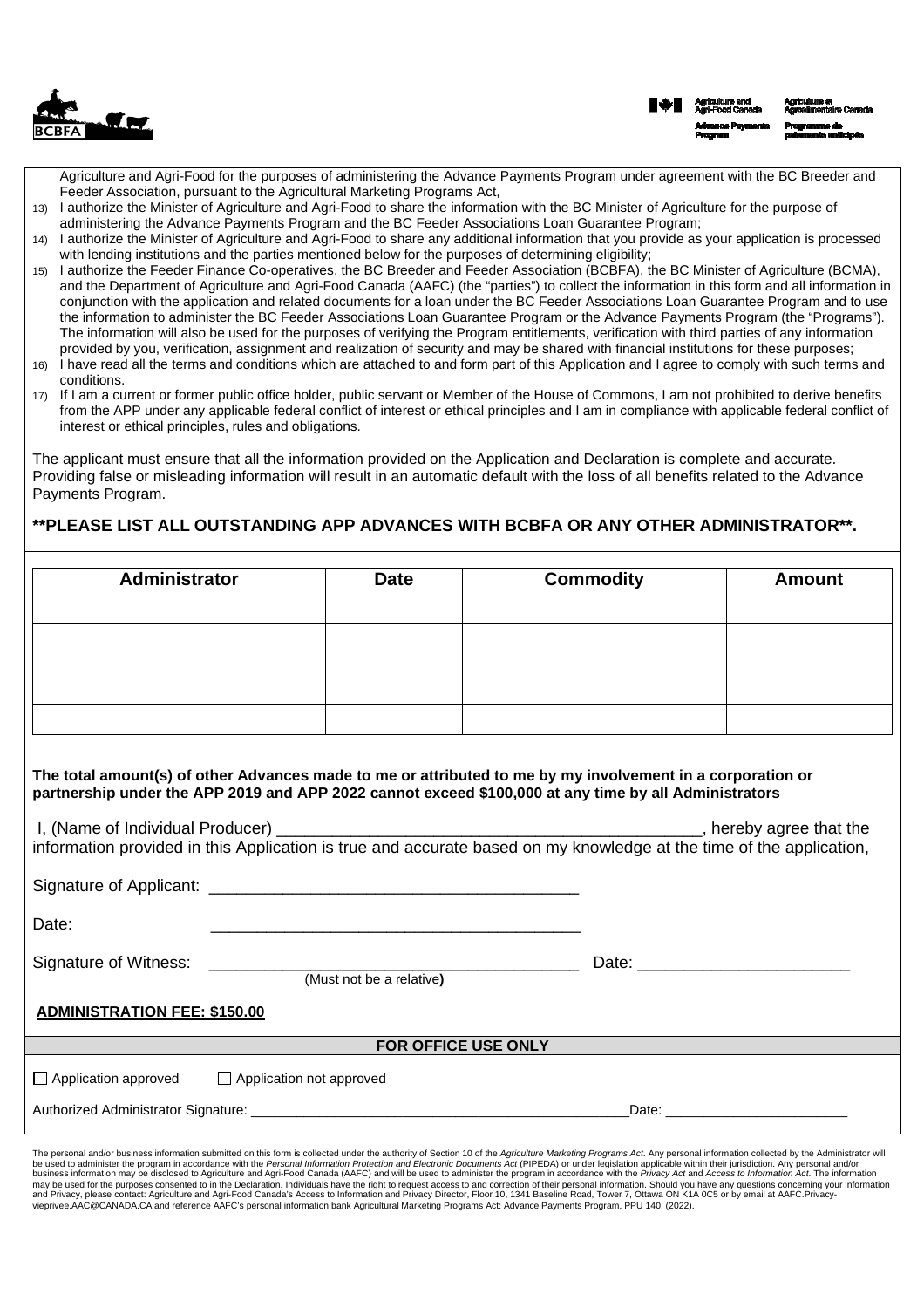| $\Delta$     | $\blacksquare$ |
|--------------|----------------|
| <b>BCBFA</b> |                |

#### PART 4 – TERMS AND CONDITIONS OF THE REPAYMENT AGREEMENT

In consideration of the Administrator granting an Advance pursuant to the provisions of the Advance Payments Program, the parties hereunto agree as follows:

1.0 Important Terms

- 1.1 "AAFC" means Agriculture and Agri-Food Canada.
- 1.2 "Administrator" means the BC Breeder and Feeder Association (BCBFA) or its authorized agents.
- 1.3 "Repayment Agreement" means the completed Program Application, including these Terms and Conditions, and any agreement signed under the BC Feeder Associations Loan Guarantee Program signed by the Producer and an authorized representative of the Administrator.
- 1.4 "AMPA" means Agricultural Marketing Programs Act.
- 1.5 "Minister" means the Minister of Agriculture and Agri-Food Canada or any person authorized to act on his or her behalf.
- 1.6 "Program" means the Advance Payments Program (APP).
- 1.7 "SCAP" means the Spring Credit Advance Program.
- 1.8 "ESCAP" means the Enhanced Spring Credit Advance Program.
- 1.9 "Feeder Finance Co-operatives" means an agent of the Administrator expressly authorized to act on behalf of the Administrator for the purposes of delivering the APP.
- 1.10 "BC Feeder Associations Loan Guarantee Program" means the provincial guarantee program in which the Producer participates and that is supplemented by the APP in accordance to this agreement.
- 1.11 "Agricultural product" means the agricultural products that are listed in Part 2 of this Application.
- 1.12 "Advance on agricultural product" means the amount received pursuant to the BC Feeder Associations Loan Guarantee Program based on eligible agricultural product that the producer has in storage but which does not exceed the eligible Advance.
- 1.13 "Advance Rate" means the rate of issuance applicable to Advances issued prior to **March 31, 2023**.
- 1.14 "Eligible Advance" means the Advance the producer is entitled to under APP as calculated in the Application for an Advance Worksheet.
- 1.15 "The Application for an Advance Worksheet" means the template used to calculate the eligible Advance for the purposes of the APP.
- 1.16 "Production Period" means **April 1, 2022** to the repayment date for loans issued under the BC Feeder Associations Loan Guarantee Program, or **March 31, 2024**, whichever is earlier.
- 2.0 Issuance of the Advance
	- 2.1 Agriculture and Agri-Food Canada will set the Advance rate by way of agreement with the Administrator and only those eligible amounts will be entitled for interest reimbursement. Under the Agricultural Marketing Programs Act (AMPA) the Minister of Agriculture and Agri-Food may set the Advance rate up to 50% of the expected selling price.
	- 2.2 The Producer and any related producers are only entitled to receive the \$100,000 interest-free entitlement under the Advance Payments Program once during the production period by all administrators and programs including the Commodity Loan Guarantee Program for the same farm operation. Agriculture and Agri-Food Canada will pay interest during the Production period on loans issued under the BC Feeder Associations Loan Guarantee Program, however; Agriculture and Agri-food Canada will not continue to pay interest on any outstanding amounts after **March 31, 2024**.
	- 2.3 Based on the information provided by the Producer in the Repayment Agreement, the Administrator shall calculate the Eligible Advance (amount for interest-free provision) in accordance with this Application, and calculate the Producer's interest-free entitlement under the APP.

#### 3.0 Payment of Interest

3.1 The interest to be reimbursed by the Minister under this Repayment Agreement shall be calculated at the prime rate minus one quarter of one percentage point per annum **(prime -0.25%)** or the rate of interest charged by the producer's Lender whichever is less, accruing during the production period on the \$100,000 advanced to the producer under the APP for all of the producer's agricultural products AND the percentage of the amounts Advanced to related producers under the APP, for all of their agricultural products that are attributable to the producer pursuant to Subsection 9(2) of the AMPA.

#### 4.0 Repayment of the Advance

- 4.1 The Producer shall repay the amount of the Advance as specified in this Repayment Agreement to the Administrator by repaying the loan(s) under the BC Feeder Associations Loan Guarantee Program by selling the cattle as per the terms of the Feeder Agreement and any extension granted.
- 4.2 The Producer agrees that the proceeds from the first sales of the cattle will be applied against the eligible amounts for interest reimbursement before applying the proceeds against other non-eligible amounts.
- 4.3 The Producer agrees to repay the Advance at the Repayment Rate per head as calculated using the Advance Rate in effect at the time of sale, but in no case shall the repayment be less than the originally established Repayment Rate per head.

#### 5.0 Default

5.1 The Producer is in default if the Producer is considered in default according to Section 21 of AMPA. For greater clarity, a default under the BC Feeder Associations Loan Guarantee Program means the Producer shall be declared in default under both BC

The personal and/or business information submitted on this form is collected under the authority of Section 10 of the Agriculture Marketing Programs Act. Any personal information collected by the Administrator will<br>be used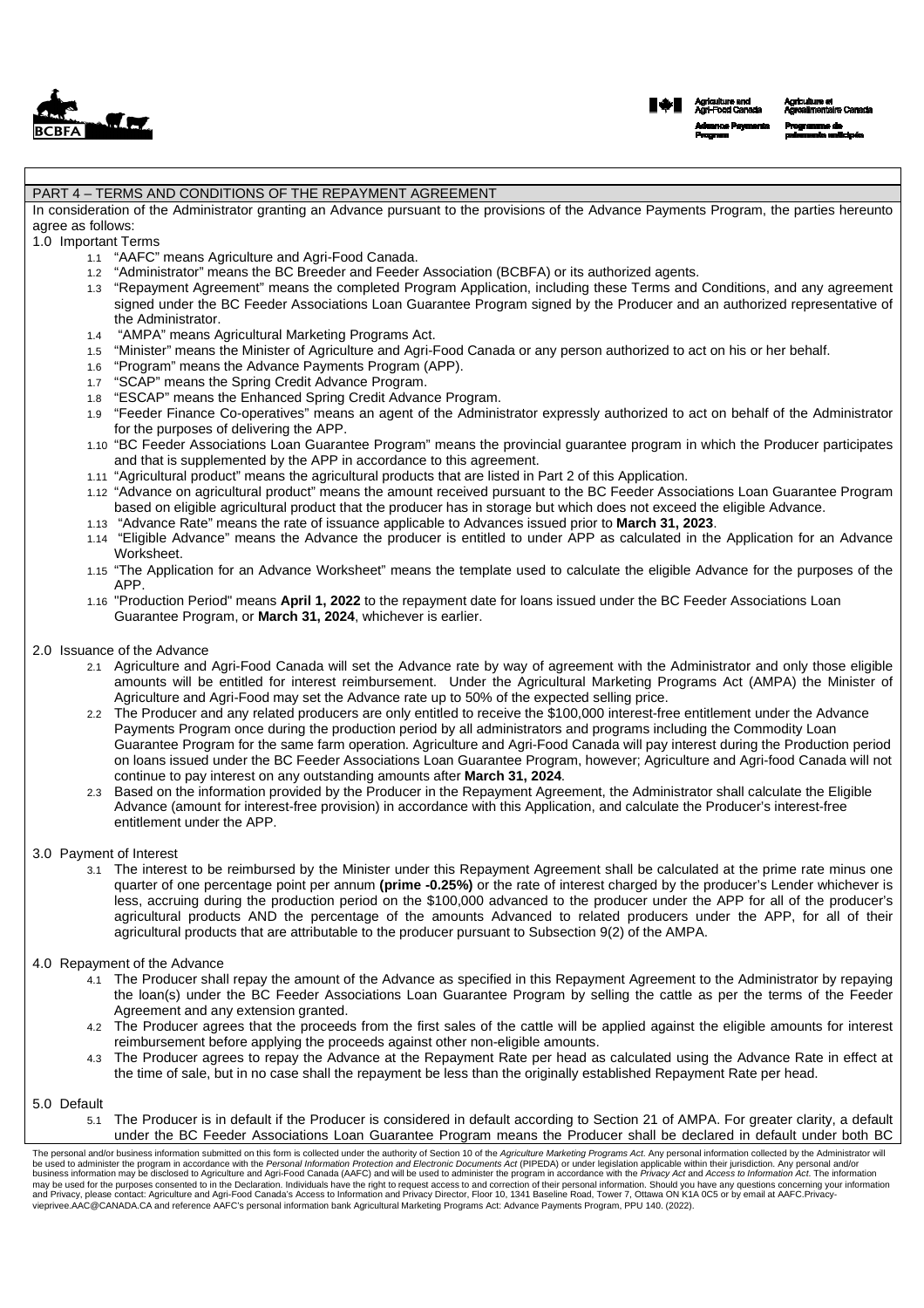

Feeder Associations Loan Guarantee Program and the Advance Payments Program. 5.2 Once in default, the Producer must repay all interest paid on the Producer's behalf. The Producer will be considered ineligible for further interest payments under the APP for a one year period starting from the time the full amount of the loan(s) and interest have been repaid. 5.3 files a notice of intention to make a proposal or makes a proposal under the Bankruptcy and Insolvency Act, is subject to a receiving order under that Act, becomes bankrupt or seeks protection under any other insolvency or bankruptcy related statute. 6.0 General Provisions 6.1 This Repayment Agreement shall commence upon approval and execution of this Agreement by the Administrator, and shall terminate upon repayment of all amounts provided for in this Agreement. 6.2 This Repayment Agreement shall be interpreted in accordance with the laws of the province of British Columbia, Canada. 6.3 All parties herein agree that should there be any discrepancies between this agreement and the AMPA and its regulations, the AMPA and its regulations will superseded this Repayment Agreement. 6.4 The Administrator or its authorized agent has the right to inspect the Agricultural product and perform a credit check on the Producer at any time during the term of this Repayment Agreement. 6.5 The Producer shall give immediate notice to the Administrator of any material loss, destruction or damage to the Agricultural Product. 6.6 Whenever the singular or masculine is used throughout this Repayment Agreement, it shall be construed as including the plural, feminine or neutral whenever the context and/or the parties hereto require. 6.7 In the event that any part of this Repayment Agreement is found to be invalid by a court of law, then the Producer agrees to be bound by the terms and provisions of the balance of this Repayment Agreement. 6.8 This Repayment Agreement shall not terminate by reason of death or disability of the Producer, but shall continue to be binding upon personal representatives to execute any instruments which may be necessary or proper to carry out the purpose and intent of this Agreement. 6.9 The Producer agrees to provide the Administrator with any information requested by the Administrator to substantiate the statements made within this application of further satisfy eligibility requirements. Failure to provide such documentation as requested by the Administrator may result in a rejection of the application or in being declared in default if the Advance has been issued. 6.10 The Producer consents to the collection of the information by the above parties for purposes as described and agree that I will repay any amounts paid on my behalf under the Advance Payments Program that are in excess of the amount calculated under the program rules. 6.11 Where the Administrator determines that the Producer is insolvent, bankrupt, or has recently filed a notice of intention to make a proposal or has made a proposal under the Bankruptcy and Insolvency Act or is seeking protection under any other insolvency or bankruptcy related stature such as the Companies' Creditors Arrangement Act and the Farm Debt Medication Act the Producer's application must be rejected. NOTICE – PRIVACY 1) The information provided to the BC Breeder and Feeder Association, BC Minister of Agriculture, and the Feeder Finance Co-operative that receives this form is subject to the provincial Freedom of Information and Protection of Privacy Act (FIPPA). Individuals may review their personal information, for accuracy at any time with the parties holding the information. To access your information, please call or write to the contact of the Feeder Finance Co-operative to which you provided the information or the BC Breeder and Feeder Association, as applicable. 2) To access your personal information held by BCMAL, please contact the BC IM/IT Privacy & Legislation Coordinator, PO Box 9499 Stn Prov Govt. Victoria BC V8W 9N9 (250-356-6228) CPIAADMIN@gov.bc.ca 3) I have read the following privacy notice informing me of AAFC's use of my personal information submitted as part of the APP application process. APP is a federal program delivered by Administrators which collect and use the personal information you submit to administer the program on AAFC's behalf. AAFC routinely receives a small portion of the personal information you submit however, in the event you enter into default, AAFC will receive your entire application file. The information on this form is collected under the authority of section 10 of the Agriculture Marketing Programs Act. Any personal and business information provided by the Administrator to Agriculture and Agri-Food Canada (AAFC) will be used to administer the APP in accordance with the Privacy Act and Access to Information Act. The information may also be used for statistical and reporting purposes or to evaluate the scope, direction and effectiveness of agricultural programming. Individuals have the right to request access and correction to their personal information. Should you have any questions concerning your Privacy, please contact: Agriculture and Agri-Food Canada's Access to Information and Privacy Director, Floor 10, 1341 Baseline Road, Tower 7, Ottawa ON K1A 0C5 or by email at AAFC.Privacy-vieprivee.AAC@AGR.GC.CA and reference AAFC's personal information bank Agricultural Marketing Programs Act: Advance Payments Program, PPU 140 (2022). All non-federal government organizations are obligated to protect personal information in accordance with the Personal Information Protection and Electronic Documents Act (PIPEDA) or under legislation applicable within their jurisdiction. I authorize BCBFA Breeder & Feeder Association to: a) Collect the personal information contained in, with, or pursuant to this Application and Repayment Agreement. b) Convey the information contained in this Application and Repayment Agreement, as well as associated documentation, both personal and otherwise, to provincial governments and their agencies, for the purposes of verifying APP entitlements, verification, assignment and realization of security c) Convey the information contained in this Application and Repayment Agreement, as well as associated documentation, both personal and otherwise, to other organizations administering the APP, for the purposes of verifying benefits under the APP. For further information regarding the use of your personal information by the APP Administrator or to make a formal request for access to your personal information, please contact Administrator through which you are applying.

The personal and/or business information submitted on this form is collected under the authority of Section 10 of the Agriculture Marketing Programs Act. Any personal information collected by the Administrator will<br>be used vieprivee.AAC@CANADA.CA and reference AAFC's personal information bank Agricultural Marketing Programs Act: Advance Payments Program, PPU 140. (2022).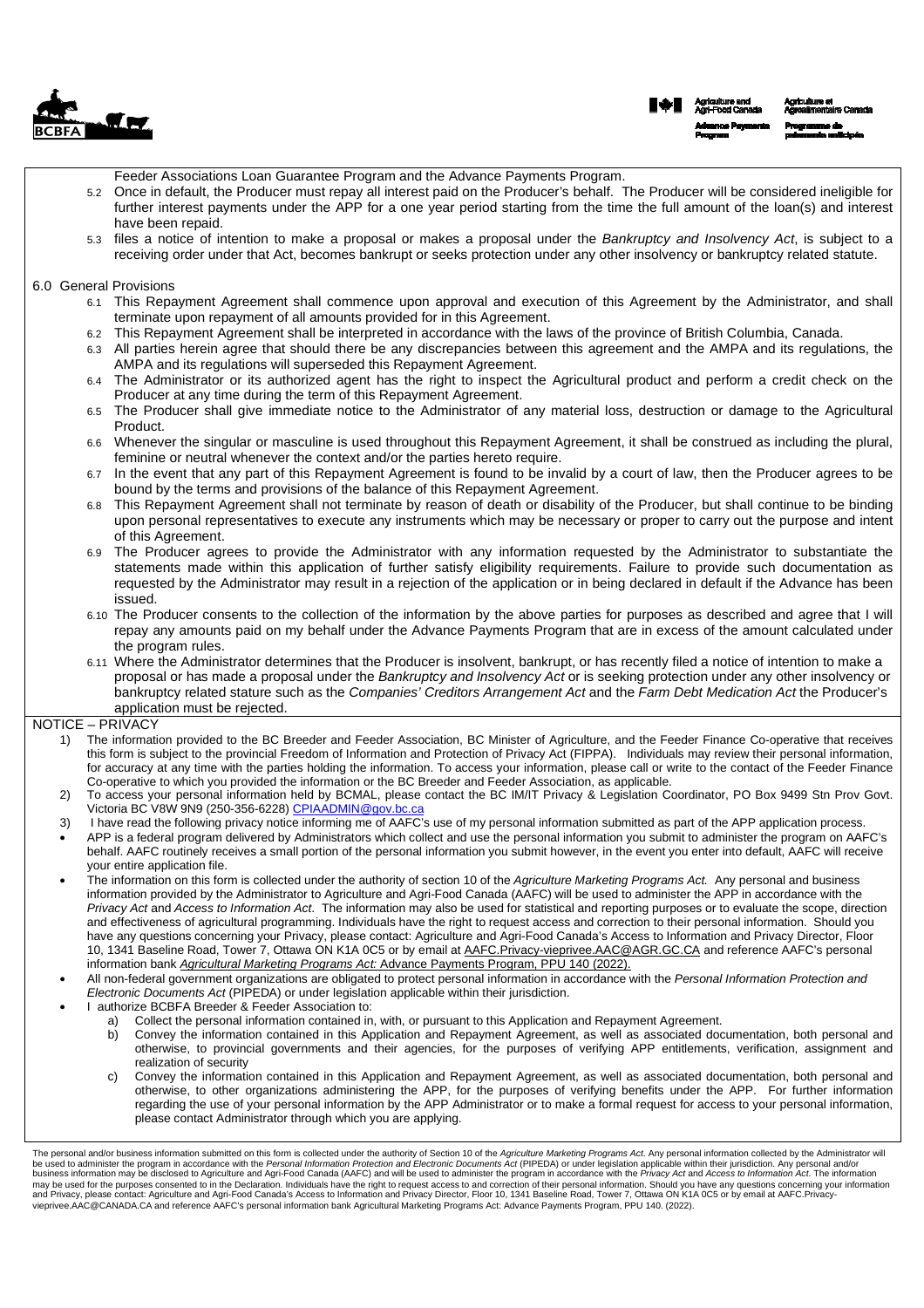



# **BCBFA BC Breeder & Feeder Association**

# Related Producer's and Outstanding Advances Declaration Form

This declaration will continue for advances made to this entity now and in the future unless changes are made to corporate structure or program.

Under the Agriculture Marketing Programs Act (AMPA), the Producer is responsible for ensuring that all individual producers, related producers, associates with interest in the Agricultural Product in question and associated advances are clearly identified.

Applicant's full legal name(s):

(MUST MATCH NAME ON APPLICATION)

## **1.6 RELATED PRODUCERS**

- Producers are related if they do not deal with each other at arm's length.
- In the absence of proof to the contrary, producers are presumed to be related to another producer in any of the following circumstances: One of the producers is the spouse or common-law partner of the other producer;
- One of the producers owns at least 25% of the voting shares of the other producer;
- One of the producers owns at least 25% of the voting shares of a corporation that directly or through any other corporation owns 25% of the voting shares of the other producer;
- One of the producers is entitled to 25% or more of the profits or revenues of the other producer.
- The producer shares any management and administrative services, equipment, facilities or overhead expenses of a farming operation with the other producer, but is not in partnership with that other producer; or
- Any other circumstances set out in the Agricultural Program Marketing Act.
- Relatedness is about program limits and therefore affects the applicant's eligibility to receive an advance, as well as the amount of an advance. If you answer "yes" to question 3 below, you may not be eligible to receive an APP advance, unless you are able to rebut the presumption of relatedness.
- You may choose to rebut the presumption by your Administrator that your farming business is relatedness to another producer. In such cases, you will be required to provide the Administrator with proof that the relationship is arm's length, which will include providing the Administrator with documentation to support your claim

| 1. According to the above definitions are you related to another producer?                | YES | NO        |
|-------------------------------------------------------------------------------------------|-----|-----------|
| 2. Has a related producer participated in the APP Program this year or any other year?    | YES | <b>NO</b> |
| 3. Are any related producer ineligible as a result of a default under APP, SCAP or ESCAP? | YES | <b>NO</b> |

# **1.6.1 RELATED PRODUCER DECLARATION**

| If you answered "YES" to any of the questions in Section 1.6 then you must complete Section 1.6.1 and 1.6.2.                                     |               |                              |               |  |
|--------------------------------------------------------------------------------------------------------------------------------------------------|---------------|------------------------------|---------------|--|
| List all related producers who received an advance for this or previous program<br>years, including advances issued by other APP Administrators. |               |                              |               |  |
| Attach a separate sheet if required.                                                                                                             |               |                              |               |  |
| Name of the related producer                                                                                                                     | <b>APP ID</b> | Name of the related producer | <b>APP ID</b> |  |
|                                                                                                                                                  |               |                              |               |  |
|                                                                                                                                                  |               |                              |               |  |
|                                                                                                                                                  |               |                              |               |  |
|                                                                                                                                                  |               |                              |               |  |
| 1.6.2 REBUTTAL OF RELATEDNESS BETWEEN 2 INDIVIDUAL PRODUCERS                                                                                     |               |                              |               |  |
| Answer the questions below for each related producer listed in section 1.5.1.<br>✓                                                               |               |                              |               |  |

- If you responded "no" to any of the questions below, you have not rebutted the presumption of relatedness with the producer in question.
- If you responded "yes" to all the statements below, you have established that you deal at arm's length with the producer(s) in question, and the Administrator may request the appropriate documentation to support your responses, such as articles of incorporation, financial statements, leases, receipts, etc.
- Attach a separate sheet if required.

The personal and/or business information submitted on this form is collected under the authority of Section 10 of the Agriculture Marketing Programs Act. Any personal information collected by the Administrator will<br>be used vieprivee.AAC@CANADA.CA and reference AAFC's personal information bank Agricultural Marketing Programs Act: Advance Payments Program, PPU 140. (2022).